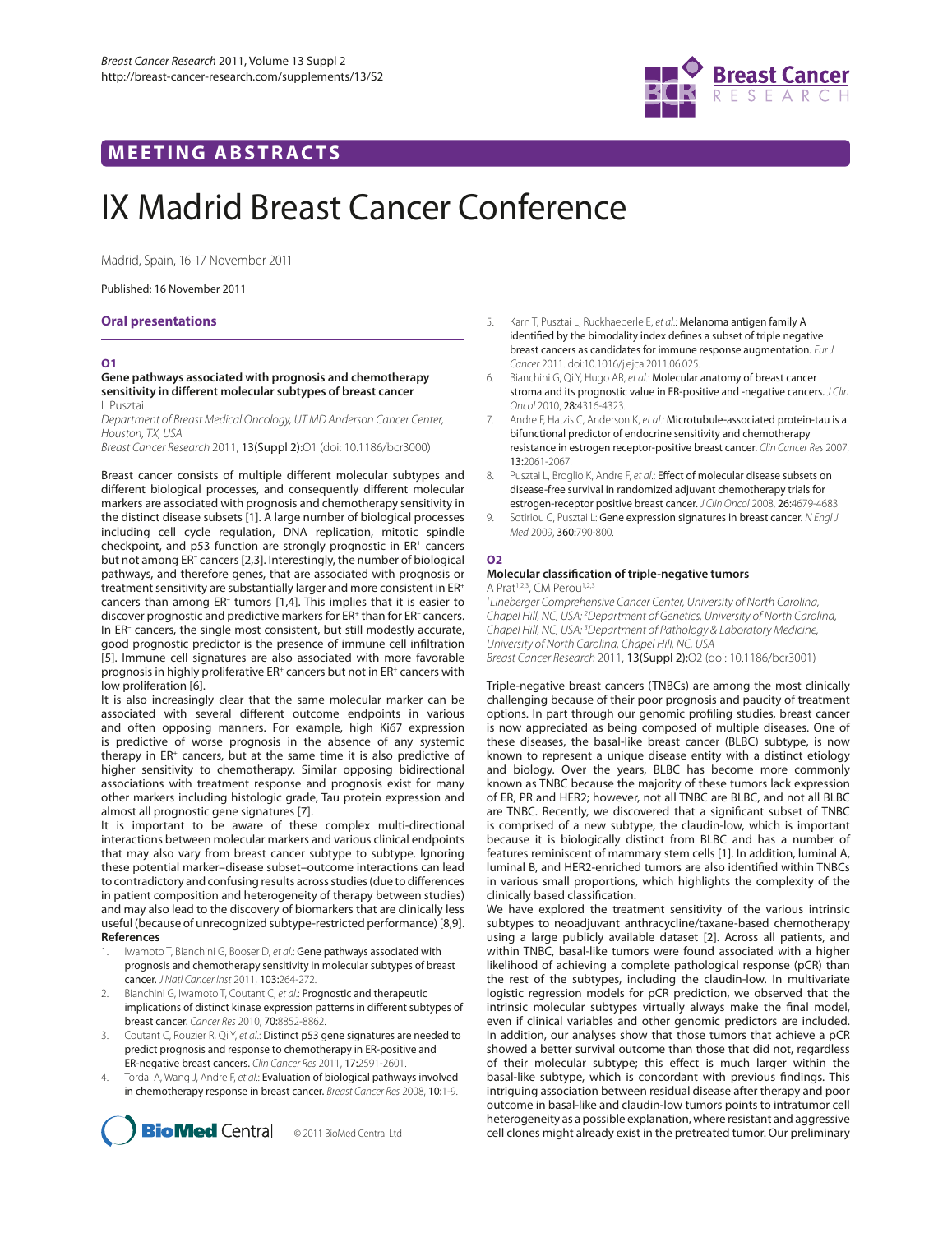analyses using a combination of fluorescent activated cell sorting and global gene expression on numerous preclinical models of basallike breast cancers including cell lines and primary tumor xenografts suggest the existence of at least two cell populations in many BLBC models. These different cell populations are currently being tested for tumor-initiating cell activities, and additional studies focusing on these populations changing with treatment are also being performed. **References**

- Prat A, Parker JS, Karginova O, Fan C, Livasy C, Herschkowitz JI, He X, Perou CM: Phenotypic and molecular characterization of the claudin-low intrinsic subtype of breast cancer. Breast Cancer Res 2010, 12:R68.
- 2. Hatzis C, Pusztai L, Valero V, Booser DJ, Esserman L, Lluch A, et al.: A genomic predictor of response and survival following taxane-anthracycline chemotherapy for invasive breast cancer. JAMA 2011, 305:1873-1881.

#### **O3**

## **Poly(ADP-ribose) polymerase inhibitor development: are we in the right direction?**

#### R Plummer

Northern Institute for Cancer Research, Newcastle University, Newcastle upon Tyne, UK

Breast Cancer Research 2011, 13(Suppl 2):O3 (doi: 10.1186/bcr3002)

Poly(ADP-ribose) polymerase-1 (PARP-1) is a nuclear DNA-binding enzyme activated by DNA strand breaks and has a key role in the signalling of DNA single-strand breaks as part of the repair process. In anti-cancer therapy, many agents cause DNA damage as their mechanism of cytotoxicity, and repair of damage is a cause of tumour resistance. Additionally in tumours where double-strand break repair is defective (for example in BRCA-related cancers) PARP inhibitors have potential single-agent activity. Thus, PARP-1 was identified as a potential therapeutic target for cancer treatment and PARP inhibitors have entered the clinic both in combination with cytotoxic chemotherapy, as single agents in DNA repair deficient tumours, and more recently in combination with radiotherapy.

The first PARP inhibitor to be given to cancer patients in 2003 was AG014699 (rucaparib), a tricyclic indole, which is a potent intravenous inhibitor of PARP. This phase I study had a pharmacodynamic endpoint of PARP inhibition in PBMCs, demonstrating for the first time proof of mechanism of the class. Subsequently AZD2281 (olaparib) entered clinical trials as a single agent (2005), and demonstrated the proof of concept of synthetic lethality in BRCA defective tumours in two small phase II studies. Over the last 5 years seven further inhibitors have entered cancer clinical trials either as a single agent (MK4827) or in combination with various cytotoxic regiments (ABT888, veliparib; BSI-201, iniparib; CEP-9722; INO-1001; E7016, BMN 673) in late preclinical development.

Initial exciting data suggesting that iniparib improved outcome in patients with triple-negative breast cancer in combination with chemotherapy have not been confirmed in phase III studies, although there are clearly patients who benefit from this agent. In terms of mechanism of action, iniparib differs from all the other compounds in the class that are competitive inhibitors at the NAD<sup>+</sup> binding site of PARP. Iniparib is postulated to have a different mechanism of action and may not be a bona fide PARP inhibitor.

It has been a period of rapid clinical development of a new class of agents with exciting evidence of improved response rates in some tumour areas. This class of agents also presents some interesting challenges in clinical trial design, and mechanistic understanding. This presentation will overview the current clinical status of PARP inhibitors and will discuss these challenges and potential biomarker strategies.

## **O4**

#### **Immunity and autoimmunity in breast cancer**

G Curigliano

Department of Medicine, Division of Medical Oncology, Istituto Europeo di Oncologia, Milan, Italy

Breast Cancer Research 2011, 13(Suppl 2):O4 (doi: 10.1186/bcr3005)

Evading immune destruction should be considered an emerging hallmark of cancer [1]. Highly immunogenic cancer cells can be eliminated in immunocompetent hosts as a result of the immunoediting process. Weakly immunogenic variants can grow and generate solid tumours. Regulatory T cells (Tregs) were found to be involved in the maintenance of the immune tolerance both preventing autoimmune disease and curtailing antitumour immune response. Modulation of immune response in cancer patients is the result of a balanced activity of Tregs and T-effector cells [2]. In cancer patients, an increased number of Tregs was found in blood and tumour tissue: it was demonstrated that Tregs suppress T-cell response and natural killer cell proliferation and function, thus interfering both with acquired and innate immunity. Upregulation of Tregs in the tumour bed can be associated with worse prognosis [3]. Drugs blocking function of Tregs increase activity of T effectors and, as a side effect, induce an autoimmune disease. Issues of biology and prognosis of breast cancer in the presence of a deregulation of the immune system need to be studied. The identification of immunological and genetic features affecting immune response in patients with minimal tumour burden is the optimal background for development of clinical studies in the adjuvant setting. Research on tumour-associated antigens (TAAs) has identified a large collection of peptide epitopes that have been and are being used for vaccination of cancer patients [4]. Several potential advantages of using peptidebased vaccines include: easy and relatively inexpensive production of synthetic peptides; the easy administration of peptides in a clinical setting; the possibility of treating only those patients whose tumours overexpress the target antigens; and the availability of in vitro or ex vivo assays that can assess patients' immune response to vaccine epitopes. The aim of future studies will be to assess the immunoreactivity of several antigens in a large series of breast cancer samples classified according to molecular subtypes. Identification of potential targets in subpopulations of patients with breast cancer may allow identification of patients who are potential candidates for adjuvant therapeutic vaccines. It is our current thinking that patients with minimal residual disease after preoperative chemotherapy are the ideal setting to test the efficacy of a vaccination strategy. To date, vaccines for breast cancer have been mainly used in end-stage disease. TAA antigens offer a novel opportunity for fostering vaccine development and therapy.

**References**

- 1. Hanahan D, Weinberg R: Hallmarks of cancer: the next generation. Cell 2011, 144:646-674.
- 2. Mougiakakos D, Choudhury A, Lladser A, Kiessling R, Johansson CC: Regulatory T cells in cancer. Adv Cancer Res 2010, 107:57-117.
- 3. Sakaguchi S, Yamaguchi T, Nomura T, Ono M: Regulatory T cells and immune tolerance. Cell 2008, 133:775-787.
- 4. Curigliano G, Spitaleri G, Pietri E, et al.: Breast cancer vaccines: a clinical reality or fairy tale? Ann Oncol 2006, 17:750-762.

## **O5**

#### **Epithelial–mesenchymal transition as a mechanism for the progression of breast carcinoma**

JP Thiery<sup>1,2</sup>, WJ Sim<sup>1</sup>, K Chua<sup>2</sup>, R Huang<sup>2</sup>, S Mori<sup>2</sup>, T Tan<sup>2</sup>, FC Bidart<sup>3</sup>, JY Pierga<sup>3</sup> <sup>1</sup> Institute of Molecular Cell Biology, Proteos, Singapore; <sup>2</sup> Cancer Science Institute, National University of Singapore, Singapore; 3 Institut Curie, Paris, France

Breast Cancer Research 2011, 13(Suppl 2):O5 (doi: 10.1186/bcr3003)

Epithelial–mesenchymal transition (EMT) is a major process controlling multiple events during development. EMT has been conserved throughout evolution to control morphogenetic events, such as the formation of the three primary germ layers during gastrulation. Most interestingly, signal transduction pathways have been remarkably conserved in many different species. EMT pathways are also tightly connected to determination and differentiation programmes, and are reactivated in adult tissues following injury or exposure to toxic agents. EMT is likely to operate during the early stages of carcinoma invasion that lead to blood or lymph vessel intravasation. Mesenchymal-like carcinoma cells undergo a mesenchymal-toepithelial transition in distant sites from the primary tumour and eventually become micrometastatic. We have characterised bone marrow micrometastases from breast cancer patients and found that the detection of micrometastatic carcinoma cells was associated with poorer distant metastasis-free survival, local relapse-free survival, and overall survival. Despite high rates of adjuvant systemic treatment and breast irradiation in this series, disseminated carcinoma cells remain a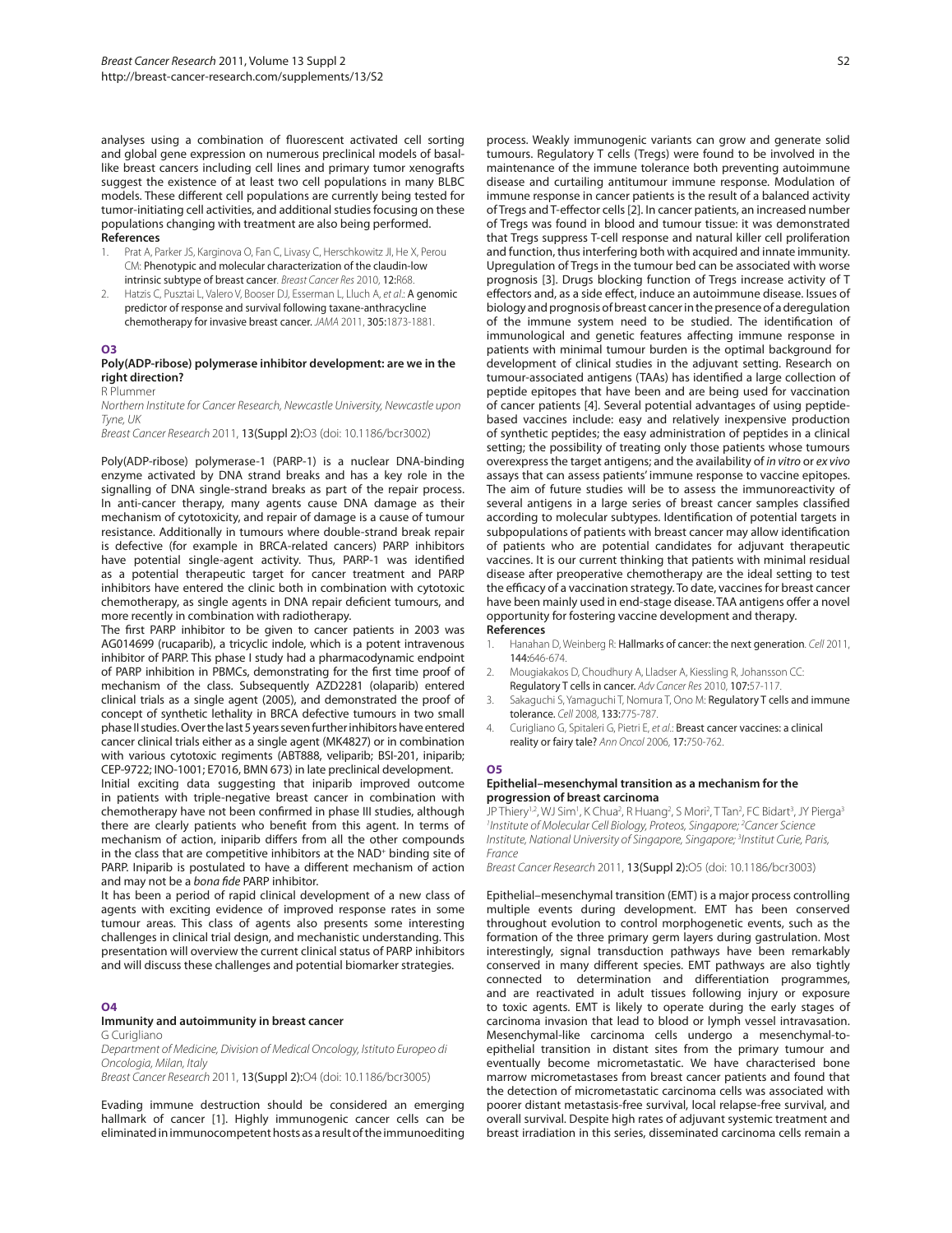prognostic factor, in favour of the resistance to treatment of locally or distant disseminated cancer cells in bone marrow-positive patients. In addition, we detected micrometastatic carcinoma cells in patients with T1 tumours, suggesting that dissemination occurs much earlier during tumour progression than is generally accepted. Thus, bone marrow micrometastases should become a very useful prognostic indicator for relapse, and an excellent surrogate marker for patient's response to treatment. The mesenchymal-like state of carcinoma confers stemness, protection from cell death, escape from immune response and, most importantly, resistance to conventional and targeted therapies. Current strategies based on the EMT concept are aimed at designing new therapeutic approaches that interfere with the plasticity of carcinoma cells. Our laboratory has devised a high-content, highthroughput screen for EMT. Several combinations of drugs have been shown to selectively inhibit EMT. This strategy may be used to interfere with tumour progression, particularly in breast carcinomas that have acquired resistance to conventional therapies.

#### **O6**

#### **Epigenetics of breast cancer**

M Esteller Cancer Epigenetics and Biology Program (PEBC), Bellvitge Biomedical Research Institute (IDIBELL), Barcelona, Catalonia, Spain Breast Cancer Research 2011, 13(Suppl 2):O6 (doi: 10.1186/bcr3004)

DNA methylation and histone modifications have important roles in normal mammary differentiation and the development of breast cancer. Epigenetically mediated silencing of tumor suppressor coding genes and microRNAs is a hallmark of human breast tumors. CpG island hypermethylation is starting to be used as a biomarker of the disease, such as BRCA1 hypermethylation as a predictor of response to PARP inhibitors. Most importantly, both DNA methylation and histone modifications are new targets for upcoming drugs.

#### **O7**

#### **Insulin resistance in breast cancer: relevance and clinical implications** PJ Goodwin

Department of Medicine, Mount Sinai and Princess Margaret Hospitals, University of Toronto, ON, Canada Breast Cancer Research 2011, 13(Suppl 2):O7 (doi: 10.1186/bcr3006)

Breast cancer risk is increased in women who have attributes of the insulin resistance syndrome, such as obesity (postmenopausal), central obesity (premenopausal and postmenopausal), high endogenous insulin levels, clinical diabetes and physical inactivity. There is a large body of evidence that obesity is associated with a 25 to 50% relative increase in risk of breast cancer recurrence or death, with adverse effects that appear to be independent of hormone receptor status. Obesity, particularly when it is central, is strongly associated with insulin resistance in healthy individuals and breast cancer patients. Several studies have shown that higher insulin and/or C-peptide levels (a marker of insulin secretion), both of which are linked to insulin resistance, are associated with an increased risk of recurrence and death in women with early stage breast cancer, even in the absence of diabetes. Risk is increased twofold to threefold in those with insulin levels in the highest (versus lowest) quartile. Data from our group suggest that these prognostic associations of insulin are most marked in the first 5 years post diagnosis. A role of insulin in breast cancer outcomes is biologically plausible given overexpression of insulin receptors (IR), most frequently the fetal form of the receptor (IR-A), by the majority of human breast cancers. IR-A often hybridizes with insulin-like growth factor 1 receptors to stimulate mitogenic signaling pathways; hybrid receptor activation has been associated with poor clinical outcomes. The current observational and preclinical evidence linking insulin to breast cancer is sufficiently compelling that neoadjuvant and adjuvant intervention studies have been initiated to evaluate clinical anti-cancer effects of metformin, an agent that lowers insulin levels and has other potential non-insulin-mediated anti-cancer effects (mainly through activation of adenosine monophosphateactivated protein kinase). Early results from window of opportunity neoadjuvant studies suggest short-term, single-agent metformin (2 to 3 weeks) lowers insulin levels, reduces proliferation and increases apoptosis. NCIC MA32, an ongoing randomized, multicenter, placebocontrolled, adjuvant trial involving 3,582 women with early stage breast cancer, will provide more definitive evidence regarding potential anti-cancer effects. Additional studies of metformin in the metastatic setting are underway and/or planned. Because other factors (such as inflammation, adipocytokines (leptin, adiponectin), higher estrogen levels) may also mediate prognostic effects of obesity and/or insulin resistance in breast cancer, additional research targeting these mediators as well as obesity per se is also needed.

#### **O8**

## **The phosphatidylinositol-3 kinase/mTOR pathway: new agents** CL Arteaga

Departments of Medicine and Cancer Biology, Breast Cancer Research Program, Vanderbilt-Ingram Cancer Center, Vanderbilt University, Nashville, TN, USA

Breast Cancer Research 2011, 13(Suppl 2):O8 (doi: 10.1186/bcr3007)

The phosphatidylinositol-3 kinase (PI3K) pathway is overall the most frequently mutated pathway in cancer, with mutation and/or amplification of the genes encoding the PI3K catalytic subunits p110α (PIK3CA) and p110β (PIK3CB), the PI3K regulatory subunit p85α (PIK3R1), receptor tyrosine kinases (RTKs) such as HER2 (ERBB2) and FGFR1, the PI3K activator K-Ras, the PI3K effectors AKT1, AKT2, and PDK1, and loss of the lipid phosphatases PTEN and INPP4B. PI3K is activated by growth factor RTKs and G-protein-coupled receptors (GPCRs). PI3K activates Akt, which, in turn, phosphorylates and inactivates Tuberin (TSC2), a GTPase-activating protein of the Ras homologue Rheb. Inactivation of Tuberin allows GTP-bound Rheb to accumulate and activate the mTOR/ Raptor (TORC1) complex, which regulates protein synthesis and cell growth. mTOR also couples with Rictor to form the TORC2 complex, which phosphorylates and activates AKT.

Class IA PI3K isoforms are heterodimeric lipid kinases that contain a p110 catalytic subunit and a p85 regulatory subunit. The three genes PIK3CA, PIK3CB, and PIK3CD encode the homologous p110α, p110β, and p110δ isozymes, respectively. Expression of p110δ is largely restricted to immune and hematopoietic cells, whereas p110α and p110β are ubiquitously expressed. p110α is essential for signaling and growth of tumors driven by PIK3CA mutations, RTKs, and/or mutant Ras, whereas p110β lies downstream of GPCRs and has been shown to mediate tumorigenesis in PTEN-deficient cells. PIK3CA mutations are the most commonly known genetic alterations of this pathway in cancer, where ≥80% occur within the helical (E542K and E545K) and kinase (H1047R) domains of p110α. Such mutations confer increased catalytic activity through different mechanisms, but both induce characteristics of cellular transformation including growth factor-independent and anchorage-independent growth, and resistance to anoikis.

Several drugs targeting multiple levels of the PI3K network (that is, PI3K, AKT, mTOR) have been developed. A number of ATP-mimetics that bind competitively and reversibly to the ATP-binding pocket of p110 are in early clinical development. These include the pan-PI3K inhibitors BKM120, XL-147, PX-866, PKI-587, and GDC-0941, the p110αspecific inhibitors BYL719, GDC-0032, and INK-1117, the p110δ-specific inhibitor CAL-101, and the dual PI3K/mTOR inhibitors BEZ235, BGT226, PF-4691502, GDC-0980, and XL-765. The pan-PI3K and p110α-specific inhibitors are equally potent against oncogenic p110α mutants. The rationale for the development of isozyme-specific antagonists is to allow higher doses of anti-p110α and anti-p110β drugs to be delivered without incurring side effects caused by pan-PI3K inhibitors. Interim results from a phase I trial with the p110δ-specific inhibitor CAL-101 in patients with hematologic malignancies showed that treatment reduced P-AKT levels >90% in peripheral blood lymphocytes and induced objective clinical responses. Recently completed phase I trials with BKM120, BEZ235, and XL-147 showed that treatment partially inhibited PI3K as measured by levels of P-S6 and P-AKT in patients' skin or tumors, and 2-deoxy-2-[<sup>18</sup>F]fluoro-D-glucose uptake measured by PET. Main toxicities were rash, hyperglycemia, diarrhea, fatigue and, mood alterations. Few clinical responses were observed in patients with and without detectable PI3K pathway mutations, although screening for genetic lesions in this pathway was not comprehensive.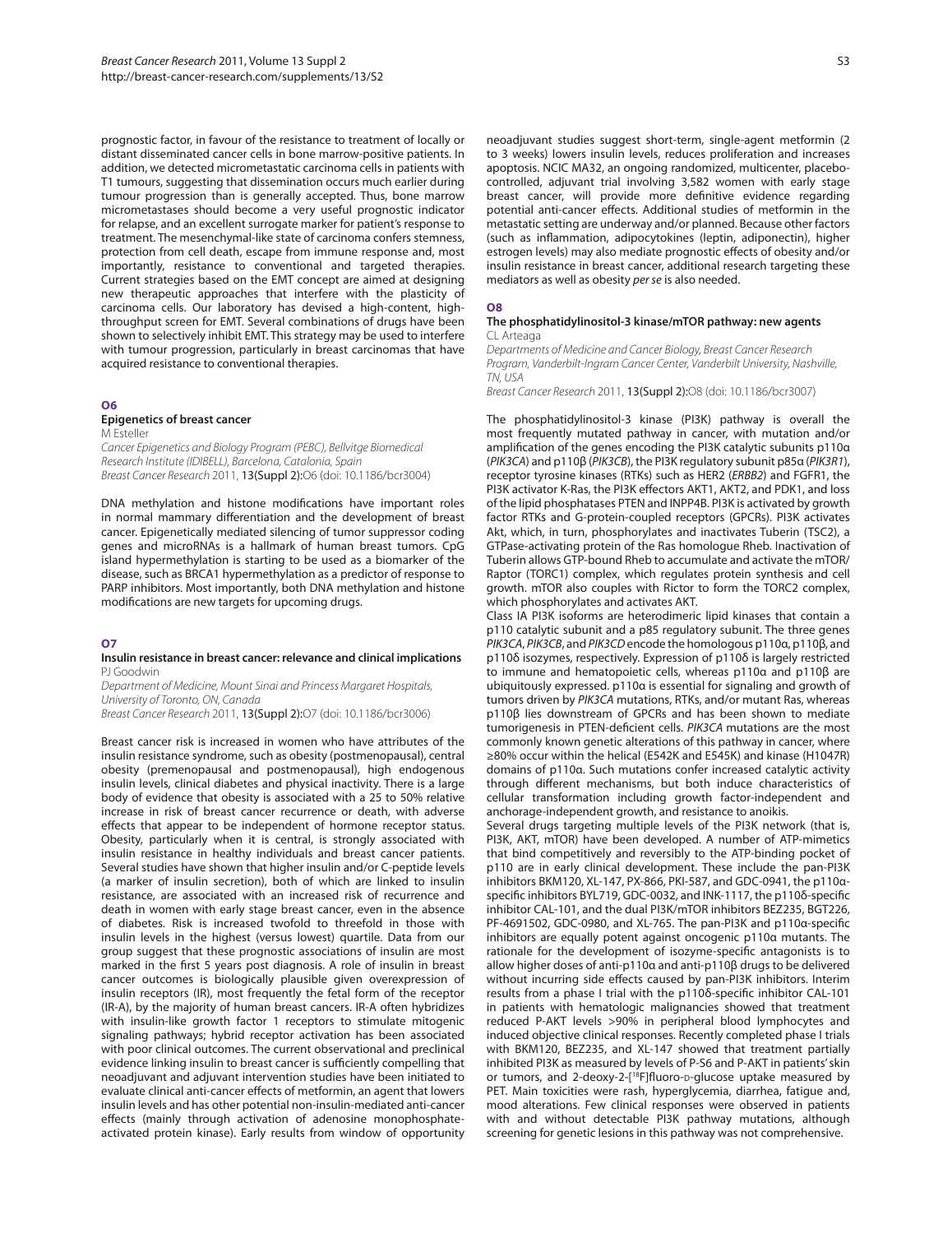Both allosteric and ATP-competitive pan-inhibitors of the three isoforms of AKT are also being developed. AZD5363, GDC-0068, GSK2141795, and GSK690693 are ATP-competitive compounds that have shown antitumor activity in preclinical models and recently entered phase I trials. Allosteric inhibitors such as MK-2206 bind to the AKT PH domain and/or hinge region to promote an inactive conformation of the AKT protein that is unable to bind to the plasma membrane. MK-2206 inhibits AKT signaling in vivo, and suppresses growth of breast cancer xenografts harboring PIK3CA mutations or ERBB2 amplification. Phase I data showed that treatment with MK-2206 decreases levels of P-AKT, P-PRAS40, and P-GSK3β in tumor cells, peripheral blood mononuclear cells, and hair follicles.

The mTOR kinase is a component of PI3K-driven oncogenesis that functions within two signaling complexes: TORC1 and TORC2 (described above). The macrolide rapamycin and its analogs form complexes with FK506-binding protein (FKBP12). This complex then binds to mTOR and inhibits the kinase activity of TORC1 but not TORC2. Formulation problems of rapamycin prompted the development of analogs such as CCI-779 (temsirolimus), RAD001 (everolimus), AP-23573 (deferolimus), and MK-8669 (ridaferolimus). These rapalogs have shown cytostatic activity in preclinical models and clinical trials, particularly in patients with renal cell cancer, and in patients with mutations in the TSC complex (upstream of TORC1) who harbor renal angiolipomas. Compounds that target the ATP-binding cleft of mTOR (that is, OSI-027, AZD8055, INK-128), and are thus active against both TORC1 and TORC2, are also in phase I trials.

#### **O9**

#### **DNA repair and breast cancer: therapeutic opportunities** DP Silver

Medical Oncology and Cancer Biology, Dana-Farber Cancer Institute, Harvard Medical School, Boston, MA, USA

Breast Cancer Research 2011, 13(Suppl 2):O9 (doi: 10.1186/bcr3008)

The discovery and cloning of BRCA1 and BRCA2 was accompanied by optimism that these achievements would usher in a new era of insight into sporadic breast cancer. This optimism was fueled by precedents in other cancer types, where tumor suppressor genes identified in rare hereditary cancer syndromes proved to be involved in some, if not all, of the cases of sporadic cancer of the same type. In sporadic breast cancer, sequencing efforts have failed to show significant numbers of cases of biallelic somatic mutation of either BRCA1 or BRCA2, dashing hopes of simply leveraging the understanding of BRCA1 and BRCA2 into a better understanding of sporadic breast cancer.

Laboratory-based studies of BRCA1 and BRCA2 demonstrated that loss of function of either gene resulted in significantly increased susceptibility to certain forms of chemotherapy, including interstrand DNA cross-linking agents such as the platinum drugs and mitomycin C. More recently, loss of BRCA1 or BRCA2 function has also been shown to increase sensitivity to PARP inhibition, a finding made possible as a result of increased understanding of the DNA repair implications of BRCA1 or BRCA2 loss. To a large extent, these laboratory-based observations have now been verified in clinical trials enrolling patients with hereditary breast cancer. The implications of the discovery of BRCA1 and BRCA2 for treatment options in sporadic breast cancer are more complex. Based on a series of striking phenotypic similarities between the majority of sporadic triple-negative breast cancers and most cancers that arise in BRCA1 heterozygotes, the hypothesis arose that perhaps many of these sporadic cancers might also share a similar lesion in DNA repair (BRCAness) with the BRCA1-related tumors. This notion has now been put to the test in ongoing clinical trials that treat sporadic triple-negative breast cancer patients with platinum agents, PARP inhibitors, or combinations. The current evidence for and against this hypothesis will be discussed.

#### **O10**

## **NoncodingRNAs: from bench to bedside**

GA Calin MD Anderson Cancer Center, Houston, TX, USA Breast Cancer Research 2011, 13(Suppl 2):O10 (doi: 10.1186/bcr3009)

The newly discovered differential expression in numerous tissues, key cellular processes and multiple diseases for several families of long and short noncodingRNAs (ncRNAs, RNAs that do not codify for proteins but for RNAs with regulatory functions), including the already famous class of microRNAs (miRNAs), strongly suggest that the scientific and medical communities have significantly underestimated the spectrum of ncRNAs whose altered expression has significant consequences in diseases. miRNA and other short or long ncRNA alterations are involved in the initiation, progression and metastases of human breast cancer. The main molecular alterations are represented by variations in gene expression, usually mild and with consequences for a vast number of target protein coding genes. The causes of the widespread differential expression of ncRNAs in malignant compared with normal cells can be explained by the location of these genes in cancer-associated genomic regions, by epigenetic mechanisms and by alterations in the processing machinery. miRNA and other short or long ncRNA expression profiling of human breast tumors has identified signatures associated with diagnosis, staging, progression, prognosis and response to treatment. In addition, profiling has been exploited to identify ncRNAs that may represent downstream targets of activated oncogenic pathways or that are targeting protein coding genes involved in cancer. Recent studies proved that miRNAs and noncoding ultraconserved genes are main candidates for the elusive class of cancer predisposing genes and that other types of ncRNAs participate in the genetic puzzle giving rise to the malignant phenotype. Last, but not least, the shown expression correlations of these new ncRNAs with cancer metastatic potential and overall survival rates suggest that at least some member of these novel classes of molecules could potentially find use as biomarkers or novel therapeutics in cancers and other diseases.

#### **O11**

#### **Targeting HER2 in breast cancer: beyond trastuzumab** EP Winer

Dana-Farber Cancer Institute, Boston, MA, USA Breast Cancer Research 2011, 13(Suppl 2):O11 (doi: 10.1186/bcr3010)

Trastuzumab has altered the natural history of HER2+ breast cancer. In the metastatic setting, it has improved progression-free and overall survival. In patients with operable breast cancer, adjuvant trastuzumab, when added to chemotherapy, has improved disease-free and overall survival. Unfortunately, virtually all patients with metastatic breast cancer develop disease that is at least partially resistant to trastuzumab. In these patients, there is still value in continuing trastuzumab in combination with other treatments, but trastuzumab alone is unable to fully suppress tumor growth. Multiple mechanisms of resistance to trastuzumab have been suggested including activation of other growth factor receptors, preferential finding of HER2 to HER3, loss of the extracellular domain of HER2, and activation of the PI3 kinase pathway as a result of PTEN loss or a PIK3CA mutation. It is unknown to what extent these mechanisms are relevant in individual patients, but it is probable that many different mechanisms of resistance are clinically important. Over the past decade, a number of treatments have been developed for patients with trastuzumab-resistant disease. At present, only lapatinib, a small-molecule inhibitor of HER1 and HER2, is commercially available. It is active when administered with either chemotherapy or trastuzumab. A variety of other therapies are under investigation in phase III clinical trials. Pertuzumab, a monoclonal antibody that inhibits HER2–HER3 heterodimers, appears to be effective when combined with trastuzumab  $\pm$  chemotherapy. T-DM1, an antibody–drug conjugate, has also displayed remarkable activity in the setting of refractory disease and has limited toxicity. It is presently under investigation in multiple randomized trials. Neratinib is an oral irreversible tyrosine kinase inhibitor that targets HER1, HER2, and HER4. As a single agent, it appears to be more active than lapatinib, but is associated with more significant toxicity. It, too, is under evaluation in phase III trials in the adjuvant and metastatic settings. A variety of other agents are under active study including the mTOR inhibitors, the PI3kinase inhibitors, angiogenesis inhibitors, and IGFR antagonists. It is likely that a number of new agents will be available for the treatment of HER2+ breast cancer in the next several years, and outcomes for this group of patients will continue to improve.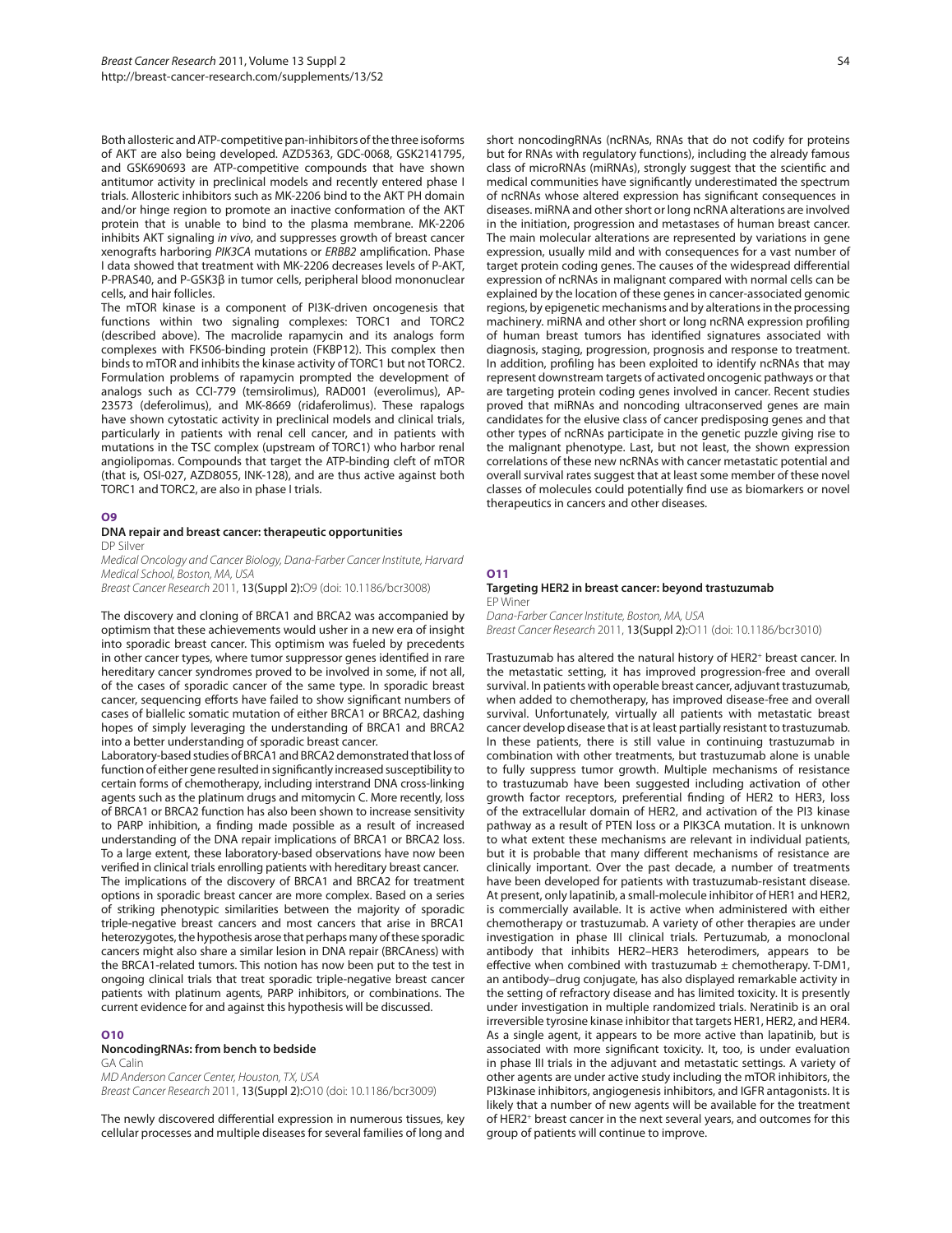#### **O12**

#### **Design of RESILIENCE: a phase 3 trial comparing capecitabine in combination with sorafenib or placebo for treatment of locally advanced or metastatic HER2-negative breast cancer**

J Baselga<sup>1</sup>, F Costa<sup>2</sup>, H Gomez<sup>3</sup>, C Hudis<sup>4</sup>, B Rapoport<sup>5</sup>, H Roche<sup>6</sup>, LS Schwartzberg<sup>7</sup>, O Petrenciuc<sup>8</sup>, M Shan<sup>8</sup>, WJ Gradishar<sup>9</sup>

<sup>1</sup>Massachusetts General Hospital Cancer Center, Boston, MA, USA; <sup>2</sup>Hosp Sirio Libanes, São Paulo, Brazil; <sup>3</sup>Instituto Nacional de Enfermedades Neoplasicas, Lima, Peru; 'Memorial Sloan-Kettering Cancer Center, New York, NY, USA;<br><sup>5</sup>The Medical Oncology Centre of Bosebank, Johannesburg, South Africa: The Medical Oncology Centre of Rosebank, Johannesburg, South Africa; <sup>6</sup>Institut Claudius Regaud, Toulouse, France; <sup>7</sup>West Clinic, Memphis, TN, USA;<br><sup>8</sup>Bayer HealthCare Pharmaceuticals, Toronto, ON, Canada: <sup>9</sup>Feinhera School Bayer HealthCare Pharmaceuticals, Toronto, ON, Canada; 9 Feinberg School of Medicine, Northwestern University, Chicago, IL, USA Breast Cancer Research 2011, 13(Suppl 2):O12 (doi: 10.1186/bcr3011)

**Introduction** A double-blind, randomized, phase 2b screening trial (SOLTI-0701) of sorafenib, an oral multikinase inhibitor, in patients with HER2-negative advanced breast cancer (BC), showed a statistically significant improvement in progression-free survival (PFS) in the sorafenib + capecitabine arm versus the placebo + capecitabine arm: 6.4 versus 4.1 months (hazard ratio = 0.58; one-sided  $P = 0.0006$ ). Grade 3/4 toxicities were comparable except G3 hand–foot skin reaction/ syndrome (HFSR/HFS) (44% vs. 14%). These results support a phase 3 trial of sorafenib + capecitabine in advanced BC.

**Methods** RESILIENCE is an ongoing multinational, double-blind, placebo-controlled, phase 3 trial designed to assess sorafenib + capecitabine as first-line or second-line therapy in advanced HER2negative BC (ClinicalTrials.gov, NCT01234337). Eligibility criteria include: ≥18 years of age; ≤1 prior chemotherapy regimen for advanced BC; resistant to/failed taxane and anthracycline or no indication for further anthracycline; no prior VEGF treatment. Patients are randomized to capecitabine  $(1,000 \text{ mg/m}^2 \text{ p.o.})$  twice daily, days 1 to 14 of 21) with sorafenib (p.o. twice daily, days 1 to 21, total dose 600 mg/day) or placebo. Sorafenib 600 mg/day corresponds to the average daily dose during SOLTI-0701 that was effective and manageable. Doses can be escalated to  $2,500 \, \text{mg/m}^2$  and 800 mg/day or reduced to manage toxicity. Dose re-escalation after reduction is only allowed for sorafenib/ placebo. Guidelines detail prophylactic and symptomatic therapy for HFSR/HFS. Radiographic assessment is every 6 weeks for 36 weeks, then every 9 weeks. The primary endpoint is PFS. Secondary endpoints include overall survival, time to progression, overall response rate, and duration of response. Enrollment began in November 2010 and targets  $~519$  patients.

**Conclusion RESILIENCE will provide definitive PFS data for sorafenib +** capecitabine as first-line or second-line therapy in HER2-negative advanced BC and will better characterize the benefit-to-risk profile of this regimen.

## **O13**

## **Molecular heterogeneity of luminal breast cancer**

S Loi

Breast Cancer Translational Research Laboratory JC Heuson, Institute Jules Bordet, Brussels, Belgium

Breast Cancer Research 2011, 13(Suppl 2):O13 (doi: 10.1186/bcr3012)

Luminal (or clinically defined as estrogen receptor (ER)-positive and Her2-negative) breast cancer has long been successfully treated with anti-estrogen therapy, the first targeted anti-cancer agent in breast cancer. Recently, molecular profiling approaches have allowed better identification of a poor prognostic subgroup; however, the biological mechanisms which contribute this phenotype are currently unclear.

With regards to defining prognosis, it is clear that proliferation markers can clearly separate ER+/HER2– breast cancer into at least two prognostic groups. Immunohistochemistry using Ki67 at the protein level and prognostic gene signatures such as Mammaprint™, the 21 gene Recurrence Score, the two-gene ratio and genomic grade all provide quantitative measurements of proliferation activity. However, a biologically relevant cut-off does not exist. Molecular subtype definitions using PAM50 or other gene expression-based classifiers do not provide a more concordant or reproducible luminal A or B definition. Improved definition and clinical management of luminal subtypes will come from an increased understanding of the molecular drivers of the phenotype.

Lately, PIK3CA and AKT1 mutations have been shown to be associated with the good prognosis luminal A phenotype whilst FGFR1 and ZNF703 amplifications are responsible for about 25% of the luminal B phenotype. It is hoped that new genomic technologies such as nextgeneration sequencing will offer new insights into the biology of ERpositive breast cancer. Recent next-generation sequencing studies have identified MAP3K1, ATR and MYST3 mutations in around 10% of  $ER<sup>+</sup>$  breast cancer which may be associated with *de novo* endocrine therapy resistance. These, if shown to be driver oncogenes, may shed new light on the biology of endocrine nonresponsive breast cancer and inspire new treatment strategies. Finally, recent results from the BOLERO-2 trial suggest that metastatic  $ER^+$  disease may be effectively treated with the addition of a mTORC1 inhibitor, which suggests for many patients with acquired endocrine therapy resistance, mTOR pathway activation plays a significant part in their tumor biology.

## **O14**

#### **Translational breast cancer research in luminal breast cancer** M Dowsett

Academic Department of Biochemistry, Royal Marsden Hospital, London, UK Breast Cancer Research 2011, 13(Suppl 2):O14 (doi: 10.1186/bcr3013)

Luminal breast cancer constitutes almost all ER-positive tumours and as such constitutes around 75 to 80% of the disease. The luminal group is highly heterogeneous in terms of genetic aberrations such as mutations, amplifications/deletions and translocations, and also phenotypic characteristics such as proliferation and the expression of oestrogen-dependent proteins such as PgR, TFF1 and GREB1. While assessment of some of these molecular characteristics at presentation can act as a guide to outcome, there remains substantial uncertainty in prognostic and predictive algorithms. Our approach has been to study the biological relationships by applying specific suppressants of the synthesis of oestrogen – that is, aromatase inhibitors (AIs) – in the presurgical setting. The changes in proliferation (Ki67) that occur are related to treatment benefit and the residual Ki67 to residual risk of recurrence. In addition, the molecular changes can be characterized as intermediate endpoints of response.

The POETIC trial of 2 weeks' AI or not in the window of time between diagnosis and surgery has now recruited over 2,000 patients (August 2011). Biopsies taken before and after the AI are providing a uniquely powerful set of data to understand the mechanisms of response and resistance to oestrogen deprivation. Pilot work has indicated that although luminal B tumours have higher initial Ki67 levels, their antiproliferative response to an AI is proportionally similar to luminal A tumours, indicating a similar initial responsiveness but higher residual risk of recurrence.

## **O15**

#### **Interpretation and molecular validation of biomarker studies** JS Reis-Filho

Breakthrough Breast Cancer Research Centre, Institute of Cancer Research, London, UK

Breast Cancer Research 2011, 13(Suppl 2):O15 (doi: 10.1186/bcr3014)

The development and implementation of biomarkers for the diagnosis and classification of breast cancers and stratification of breast cancer patients into clinically meaningful groups are essential for the realisation of individualised medicine. The accurate, robust and reproducible assignment of patients into subgroups of therapeutic relevance is of utmost importance. Breast cancer patient treatment decision-making currently relies on the analyses of a few immunohistochemical markers (for example, oestrogen receptor, progesterone receptor and HER2), fluorescence and/ or chromogenic in situ hybridisation, protein analysis of lysates, and quantitative real-time PCR. It has become clear, however, that these markers are not sufficient for the potential of individualised therapy to be fully realised. The advent of high-throughput technologies and their use in fundamental and translational research endeavours have led to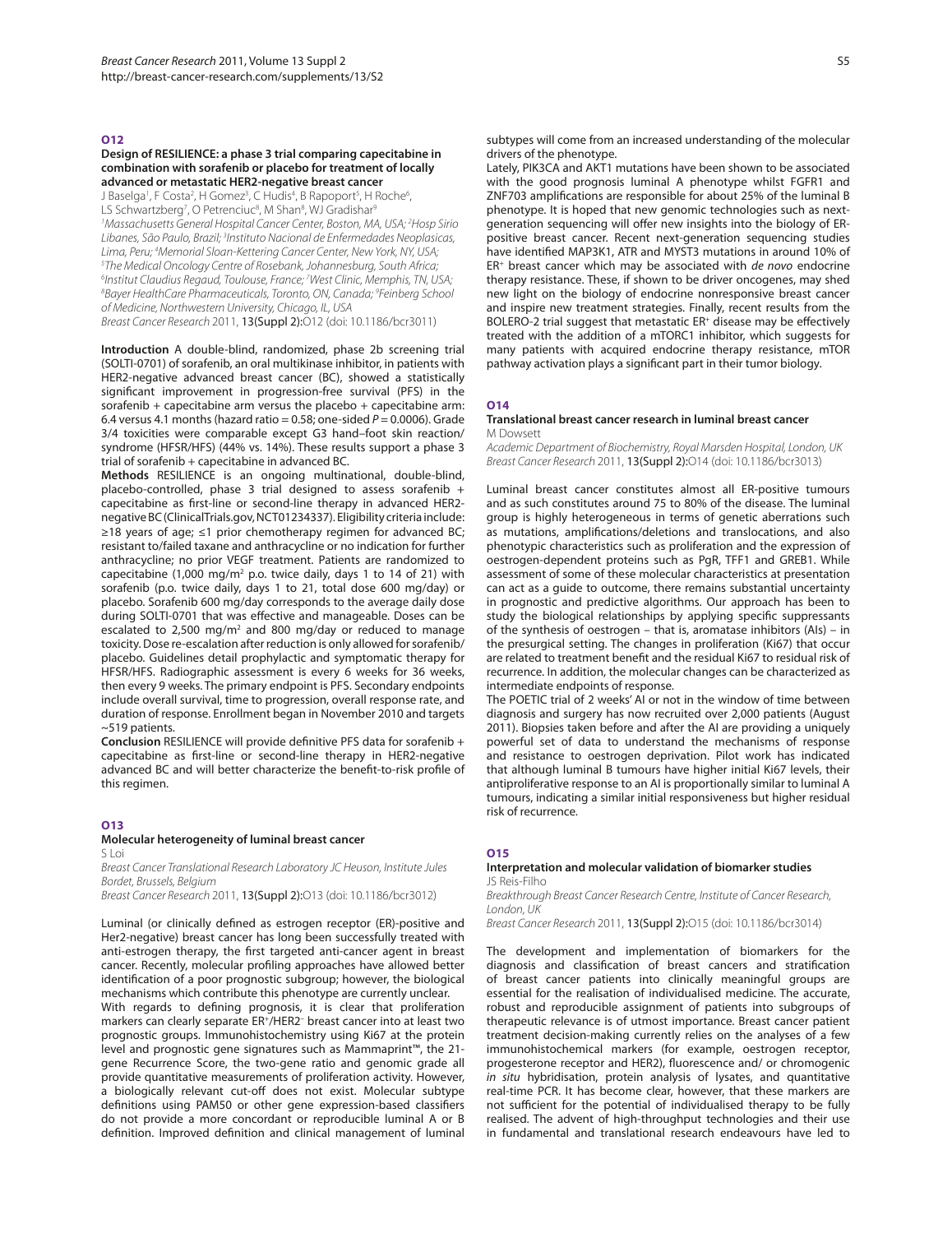the development of diagnostic markers, potential prognostic and predictive factors, and therapeutic targets, which ultimately will need to be incorporated in clinical practice. Some of the major challenges in this process are to determine the accuracy of the research hypothesis, the exclusion of potential biases, and to define whether the reagents and methodologies are fit for purpose. This requires not only a thorough assessment of the accuracy, robustness and reproducibility of the markers and the methods for their analysis, but also an adequate contextualisation of the validity of a given biomarker. For instance, immunohistochemistry has become one of the major tools for the identification of expression of potential markers in cancer tissues; albeit at first glance trivial to perform, immunohistochemical analysis can be affected by numerous parameters that can affect its accuracy. Likewise, several gene expression profiling approaches for the identification of molecular subtypes of breast cancer have been shown not to assign the same patients into the same molecular subgroups consistently. Interpretation of in situ hybridisation is also fraught with difficulties. Discrepancies in the assessment of biomarkers have often been attributed to intra-tumour heterogeneity, without exclusion of sources of technical variation. The challenges for the interpretation of biomarker studies and validation of biomarkers in human tissues will be discussed.

#### **Poster presentations**

#### **P1**

#### **Clinical features and prognosis of tubular breast cancer**

M Izquierdo Sanz, F Tresserra Casas, G Nacho Rodríguez,

R Fabregas Xaurado, M Cusido Gimferrer, C Ara Perez, S Baulies Caballero Breast Diseases Committee, Institut Universitari Dexeus, Barcelona, Spain Breast Cancer Research 2011, 13(Suppl 2):P1 (doi: 10.1186/bcr3022)

**Introduction** The aim was to compare the clinical features and prognosis of tubular breast cancer with the rest of breast cancer grade I. **Methods** We analysed all tubular breast cancer studied by the Breast Diseases Committee during the period 1990 to 2009, comparing the clinical features and prognosis of tubular breast cancer with the rest of breast cancer grade I. Disease-free survival was analysed with Kaplan– Meier curves.

**Results** We studied 170 cases, 41 (24.1%) tubular breast cancer and 129 (75.9%) the rest of breast cancer grade I. There were no differences in the average age of patients with tubular breast cancer and breast cancer grade I (51.9 vs. 52.7), family history, parity, fertility treatment, nulliparous, menopausal status, tumour size, and hormonal receptors. HER2 receptors are more frequent in breast cancer grade I. Two cases of tubular breast cancer (4.8%) less than 15 mm had nodal involvement. In tubular carcinomas, disease-free survival at 5 years was 97% and was 93% at 10 years. In the rest of grade I carcinomas, disease-free survival at 5 years was 95% and was 89% at 10 years.

**Conclusion** Tubular breast cancer has an excellent prognosis and survival, but is a necessary axillary node study in all cases.

## **P2**

Abstract withdrawn

#### **P3**

#### **Nestin and collagen triple helix repeat containing 1 in breast cancer progression**

G Kharaishvili<sup>1</sup>, D Simkova<sup>1</sup>, M Cizkova<sup>2</sup>, K Bouchalova<sup>2</sup>, G Mgebrishvili<sup>1</sup>, Z Kolar<sup>1</sup>, J Bouchal<sup>1</sup>

1 Laboratory of Molecular Pathology, Palacky University, Olomouc, Czech Republic; <sup>2</sup> Laboratory of Experimental Medicine, Palacky University, Olomouc,

Czech Republic

Breast Cancer Research 2011, 13(Suppl 2):P3 (doi: 10.1186/bcr3024)

**Introduction** We have shown that nestin expression is higher in breast carcinoma with a basal phenotype [1] and collagen triple helix repeat containing 1 (CTHRC1) and periostin may predict bone metastasis of

Methods Archival formalin-fixed paraffin-embedded 173 invasive breast cancer samples classified into WHO histotypes and luminal, triplenegative and Her2 subtypes were immunohistochemically stained with CTHRC1, periostin, nestin and vimentin antibodies. Staining was evaluated with histoscore and neoangiogenesis was assessed as the number of nestin-positive new vessels. The degree of inflammation was evaluated on HE-stained slides. Data were statistically processed by nonparametric Mann-Whitney U test, Spearman correlation coefficient and Pearson chi-square.

**Results** Both CTHRC1 stromal ( $P = 0.013$ ) and nestin epithelial expression ( $P = 0.001$ ) were higher in the triple-negative subtype. We found strong association between nestin expression in cancer cells and CTHRC1 stromal expression in advanced stage patients ( $r = 0.614$ ;  $P =$ 0.007). Nestin expression was also associated with vimentin expression in breast cancer cells ( $r = 0.491$ ;  $P < 0.001$ ). Both nestin and vimentin showed positive association with degree of inflammation, in particular in triple-negative patients  $(r<sub>\varphi</sub> = 0.422; r = 0.521;$  both  $P < 0.001$ ). We observed higher nestin positivity in patients with lymph node metastases and high periostin stromal expression ( $P = 0.031$ ).

Conclusion For the first time, we report an association between CTHRC1 and nestin expression in patients with advanced breast cancer. Further investigation is needed to better clarify their role in inflammation and breast cancer progression.

**Acknowledgements** This work was supported by grants NS 9956-4 and MSM 6198959216.

#### **References**

- 1. Kolar Z, Ehrmann J Jr, Turashvili G, Bouchal J, Mokry J: A novel myoepithelial/ progenitor cell marker in the breast? Virchows Arch 2007, 450:607-609.
- 2. Kharaishvili G, Cizkova M, Bouchalova K, Mgebrishvili G, Kolar Z, Bouchal J: Collagen triple helix repeat containing 1 protein, periostin and versican in primary and metastatic breast cancer: an immunohistochemical study. J Clin Pathol 2011. [Epub ahead of print]

#### **P4**

#### **Prognostic value of a high level of circulating endothelial cells in patients with HER2-recurrent or metastatic breast cancer treated with bevacizumab in combination with paclitaxel and gemcitabine**  as first-line therapy

L Manso<sup>1</sup>, E Ciruelos<sup>1</sup>, M Codes<sup>2</sup>, J De la Haba<sup>3</sup>, A Galan<sup>4</sup>, J Baena<sup>5</sup>, A Jaen<sup>6</sup>, M Gil<sup>7</sup>, A Murias<sup>8</sup>, I Blancas<sup>9</sup>, E Gonzalez<sup>10</sup>, D Perez<sup>11</sup>, JL Bayo<sup>12</sup>, J Mel<sup>13</sup>, E Garcia-Martinez<sup>14</sup>, R Cubedo<sup>15</sup>, J Salvador<sup>16</sup>

<sup>1</sup>Hospital 12 de Octubre, Madrid, Spain; <sup>2</sup>Hospital Virgen Macarena, Sevilla, Spain; <sup>3</sup>Hospital Reina Sofía, Córdoba, Spain; <sup>4</sup>Hospital de Sagunto, Spain;<br><sup>5</sup>Hospital Puerta del Mar. Cádiz, Spain: <sup>6</sup>Hospital de Jaen, Spain: <sup>7</sup>ICO, Belly. Hospital Puerta del Mar, Cádiz, Spain; <sup>6</sup>Hospital de Jaen, Spain; <sup>7</sup>ICO, Bellvitge, Spain; <sup>8</sup>Hospital Insular, Las Palmas de Gran Canaria, Spain; <sup>9</sup>Hospital San Cecilio, Granada, Spain; <sup>10</sup>Hospital Virgen de las Nieves, Granada, Spain;<br><sup>11</sup>Hospital Costa del Sol, Marbella, Spain; <sup>12</sup>Hospital Juan Ramón Jimenez, Huelva, Spain; 13Hospital Xeral-Calde, Lugo, Spain; 14Hospital Morales Messeguer, Murcia, Spain; <sup>15</sup>Hospital Puerta de Hierro, Madrid, Spain;<br><sup>16</sup>Hospital Universitario de Valme, Sevilla, Spain Breast Cancer Research 2011, 13(Suppl 2):P4 (doi: 10.1186/bcr3025)

**Introduction** Circulating endothelial cells (CECs) are shed from

vessels and enter the circulation reflecting endothelial damage. Increased numbers of CECs have been documented in cancer, and appear to correlate with progression of the tumor. Bevacizumab (B) in combination with CT improves progression-free survival (PFS) of firstline treatments and may modify tumor cell intravasation and CEC/CTC levels.

**Methods** Patients received B (10 mg/kg/2 weeks) combined with paclitaxel (P) 150 mg/m<sup>2</sup> and gemcitabine (G) 2,000 mg/m<sup>2</sup> days 1 and 15 with a cycle each 28 days of therapy, until disease progression, unacceptable toxicity or withdrawal. CTC/CECs were measured in 7.5 ml blood at baseline and after the first cycle of treatment. Enumeration was performed by the CellSearch System (Veridex).

**Results** Median of follow-up was 16.28 months. Baseline CECs were available for 31 patients. Median value of baseline CECs was 130 (minimum 4 to maximum 1,407) and 60.3 (minimum 0 to maximum 349) in the second determination,  $P = 0.02$ . High levels of baseline CECs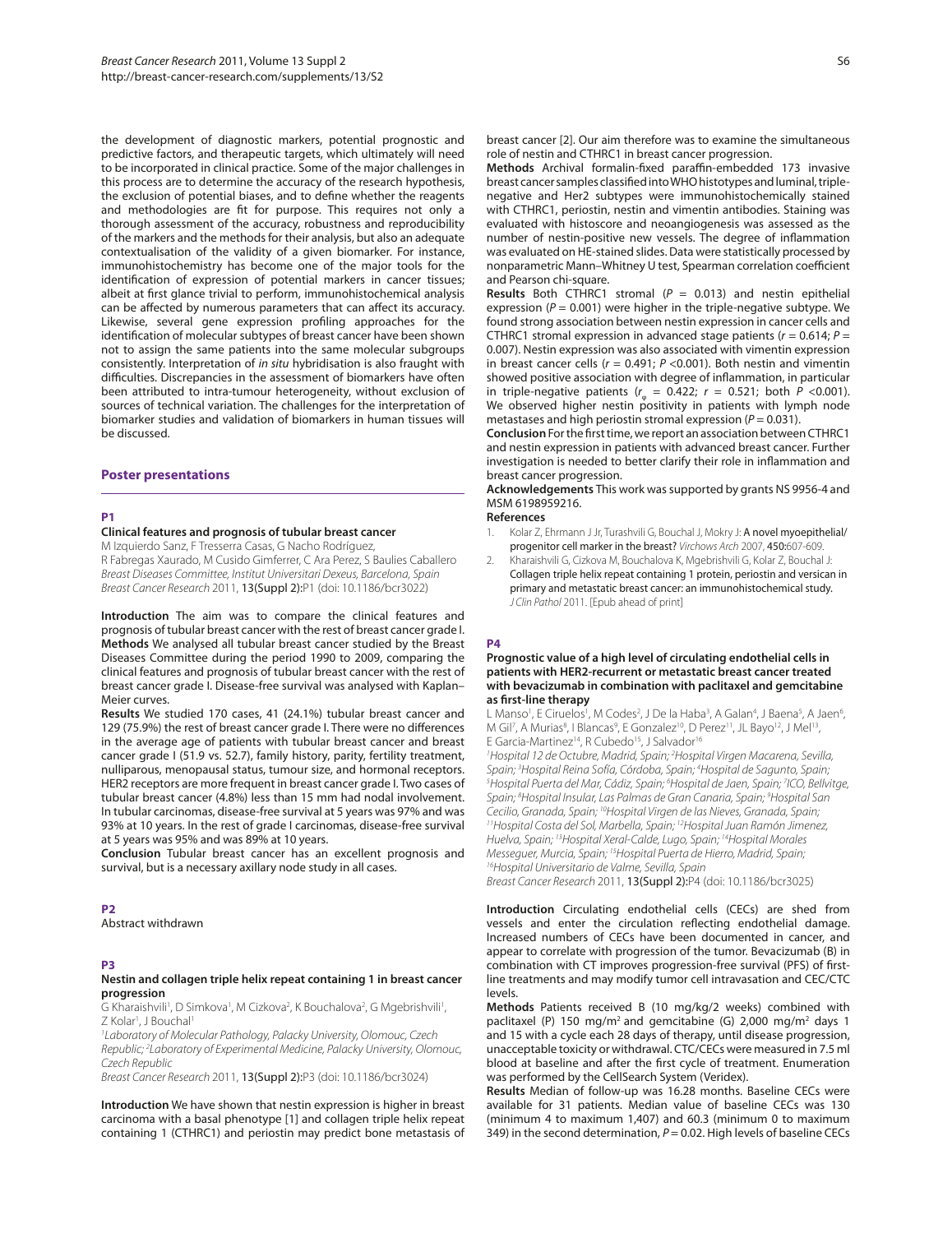

≥200 were associated with lower PFS of 8.2 months (95% CI = 0.6 to 10.8) compared with those with <200, PFS 16.9 months (95% CI = 8.78 to  $NA$ ),  $P = 0.003$ . See Figure 1. No difference was observed in OS. Fourteen patients (74%) that had stable disease/partial response decreased or maintained their CEC value. Baseline CTCs ≥5 was associated with a median PFS of 15.2 months (95% CI = 7.6 to 16.9). Twenty-two patients (92%) that had stable disease/partial response decreased or maintained their CTC value. The CTC level was not correlated with the CEC level,  $P = 0.74$ .

**Conclusion** Our study suggests significant correlations between high levels of baseline CECs and poor prognosis. Addiction of B to first-line CT was related to a high reduction of CEC and CTC count.

#### **P5**

#### **Oestrogen receptor status predicts for local recurrence following wide local excision for breast tumours**

JWK Lee, CTM Ong, EY Tan, MYP Chan

Tan Tock Seng Hospital, Singapore, Singapore Breast Cancer Research 2011, 13(Suppl 2):P5 (doi: 10.1186/bcr3026)

**Introduction** Status of the surgical margins following wide local excision for breast cancer remains one of the strongest predictors of local recurrence. In our practice, a margin of 1 mm and more is considered adequate. In this study, we aim to determine whether

#### **Table 1 (abstract P6)**

clinicopathological factors other than surgical margins contribute to the risk of local recurrence.

**Methods** A retrospective review was performed of 548 consecutive patients who underwent wide local excision for invasive carcinoma or ductal carcinoma in situ (DCIS) from 1 January 2004 to 31 December 2008. Surgery was not routinely offered to patients with margins of 1 mm or more. All patients with wide local excision received postoperative whole breast irradiation, inclusive of a boost to the tumour bed.

**Results** Local recurrence developed in 20% of those with involved margins, as compared with 8.7% of those with close margins, and 5.4% of those with margins of 1 mm and more. Although local recurrence was more likely with an involved or close surgical margin, this reached only borderline significance ( $P = 0.05$ ). Oestrogen receptor (ER) status was found to be an independent predictor of local recurrence, with ER-negative tumours being three times more likely to recur ( $P < 0.01$ ,  $OR = 0.30$ , 95% CI = 0.13 to 0.66). There was no correlation with a triplenegative phenotype or other clinicopathological factors.

**Conclusion** A margin of 1 mm or more appears to be adequate following wide local excision. However, ER status emerged as a stronger predictor for local recurrence and alone remained significant on multivariate analysis.

#### **P6**

#### **Getting deep in the luminal B breast cancer subtype and its ki67 cut-off value**

E Ciruelos<sup>1</sup>, C Castaneda<sup>2</sup>, T Pascual<sup>1</sup>, E Andrés<sup>1</sup>, HL Gomez<sup>2</sup>, L Manso<sup>1</sup>, N Valdivieso<sup>2</sup>, I Ghanem<sup>1</sup>, H Cortes-Funes<sup>1</sup>

<sup>1</sup>Hospital Universitario 12 de Octubre, Madrid, Spain; <sup>2</sup>Instituto Nacional Enfermedades Neoplasicas, Lima, Peru

Breast Cancer Research 2011, 13(Suppl 2):P6 (doi: 10.1186/bcr3027)

**Introduction** Inside the luminal breast cancer (BC) group, the B subclass carries a worse prognosis and is less responsive to hormonal treatment. Identification of the luminal B group, by Sørlie and colleagues [1], has been less consistent than other subclasses; and gene signatures based in estrogen-related genes or proliferation are better to identify this BC subclass. Cheang and colleagues genetically evaluated 144 luminal ERpositive HER2-negative tumors by IHC; they found a ki67 cutoff value of 13.25% to differentiate B from A subclasses [2]. No differentiation for PR status was done. The luminal B subgroup is usually defined as  $k$ i67 >13 if ER-positive, as well as HER2-positive or PR-negative. The target of this abstract is to evaluate behavior of different luminal B subsets.

**Methods** We reviewed early BC cases evaluated at Hospital 12 de Octubre between 1995 and 2007 and selected 710 initially operated luminal B BC. We divided this group into four subsets as shown in

| Variable                    | HER2 <sup>+</sup> ER <sup>+</sup> | HER2-            |                    |                    |
|-----------------------------|-----------------------------------|------------------|--------------------|--------------------|
|                             |                                   | ER+PgR-          | ER-PgR+            | $ER+PqR+ki67 > 13$ |
| Cases                       | 189                               | 126              | 10                 | 385                |
| Median age $(P = 0.0021)$   | 53.49                             | 60.3             | 49.7               | 57.7               |
| Ductal ( $P = 0.002$ )      | 173 (91.5%)                       | 98 (77.8%)       | 10 (100%)          | 314 (81.5%)        |
| HG III ( $P = 0.03$ )       | 41%                               | 47%              | 40%                | 34.1%              |
| Lobular                     | 5.3%                              | 17.5%            | $\mathbf 0$        | 14%                |
| Median ER                   | 85%                               | 83%              | $\mathbf{0}$       | 90%                |
| Median PR                   | 60%                               | $\Omega$         | 45%                | 80%                |
| Median ki67                 | 20%                               | 17%              | 12.5%              | 20%                |
| Recurrences total (%)       | 52 (27.5%)                        | 32 (25.4%)       | 2(20%)             | 81 (21%)           |
| Locoregional                | 9(17.3%)                          | $3(9.4\%)$       | $\mathbf{0}$       | 15 (18.5%)         |
| Bone                        | 6(11.5%)                          | 14 (43.8%)       | $\mathbf{0}$       | 25 (30.9%)         |
| Visceral ( $P = 0.04$ )     | 34 (65.4%)                        | 11 (34.4%)       | $\mathbf{0}$       | 36 (44.4%)         |
| Median (95% CI) DFS (years) | 8.1 (6.5 to 8.7)                  | 6.4 (5.4 to 7.2) | 9.2 (7.6 to 11.9)  | $5.6$ (5.2 to 6.1) |
| Median (95% CI) OS (years)  | 8.7 (8.1 to 9.0)                  | 7.0 (5.8 to 7.9) | 10.5 (7.8 to 13.6) | $6.1$ (5.6 to 6.6) |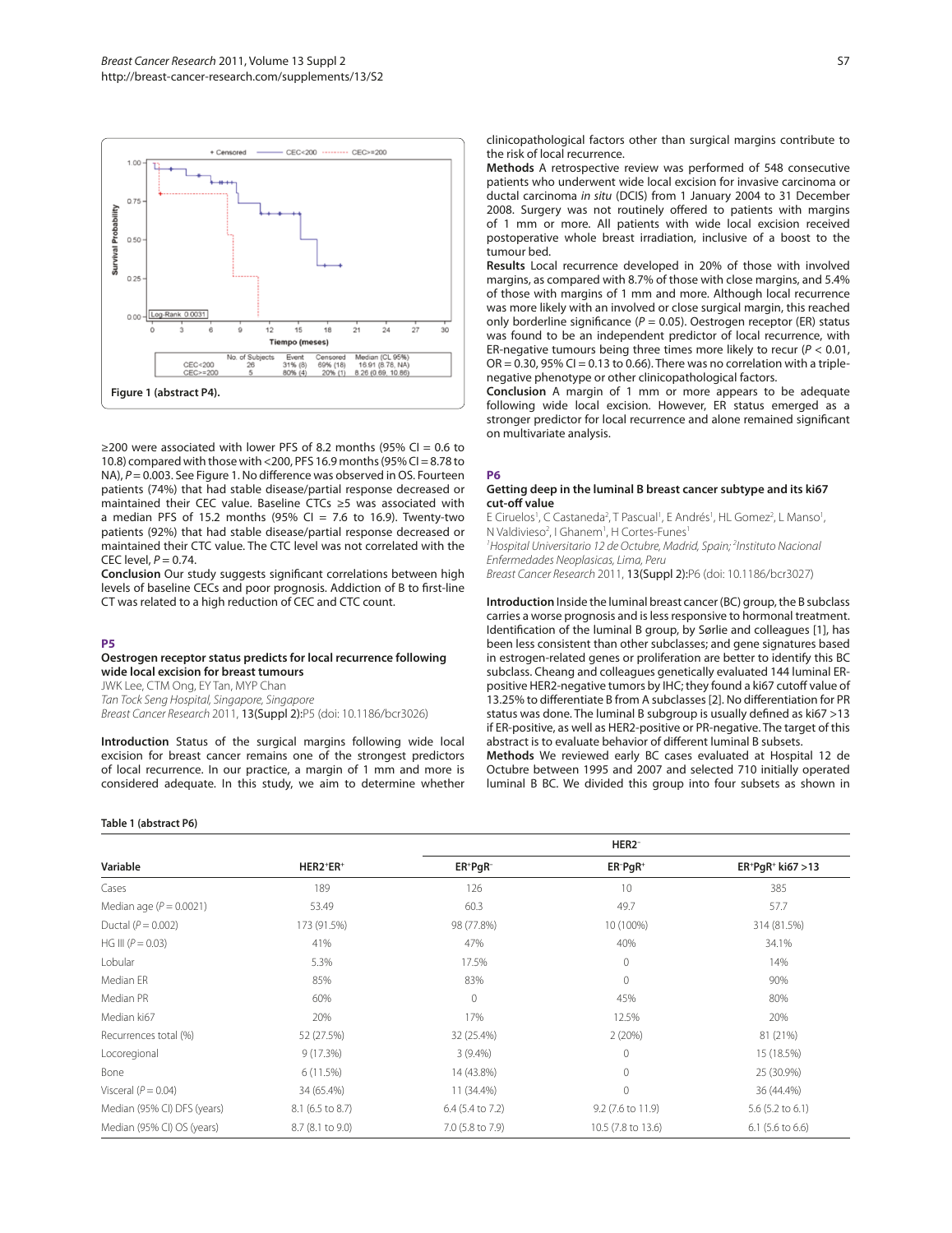Table 1 and analyzed their clinical–pathologic features and outcomes. Additionally, we evaluated the prognostic behavior of lowering the ki67 cutoff in the ER<sup>+</sup>PR<sup>+</sup>HER2<sup>-</sup> group (820 patients).

Results The median ki67 value for the ER<sup>+</sup>PR<sup>-</sup> group was 17%. A ki67 cutoff at 14% discerns two groups of different prognosis inside the luminal group (extracting HER2<sup>+</sup> and PR<sup>-</sup>); and comparison of ki67 cutoff between 14 and 11% found overlapped CI (median: 6.31 (5.99 to 6.62) vs. 6.49 (6.21 to 6.78)). Table 1 summarizes different characteristics and prognosis based on molecular features (statistical comparisons exclude the ER<sup>--</sup>PR<sup>+</sup> subgroup).

**Conclusion** Subsets inside the luminal B subtype according to expression of HER2, ER, PgR and ki67 have different features and behaviors. In the ER<sup>+</sup>PR<sup>+</sup>HER2<sup>-</sup> subgroup, ki67 cutoff should be reevaluated in order to avoid misclassification and subsequent undertreatment of poorer prognosis tumors as luminal A hormono-sensitive phenotype.

#### **References**

- 1. Sørlie T, Tibshirani R, Parker J, Hastie T, Marron JS, Nobel A, et al.: Repeated observation of breast tumor subtypes in independent gene expression data sets. Proc Natl Acad Sci U S A 2003, 100:8418-8423.
- 2. Cheang MCU, Chia SK, Voduc D, Gao D, Leung S, Snider J, et al.: Ki67 index, HER2 status, and prognosis of patients with luminal B breast cancer. J Natl Cancer Inst 2009, 101:736-750.

#### **P7**

#### **Lobular carcinoma of the breast: outcome of 205 patients**

E Vega<sup>1</sup>, E Ciruelos<sup>1</sup>, N Valdiviezo<sup>1</sup>, C Mendiola<sup>1</sup>, L Manso<sup>1</sup>, I Ghanem<sup>1</sup>, M Dorta<sup>1</sup>, T Pascual<sup>1</sup>, C Flores<sup>2</sup>, H Cortés-Funes<sup>1</sup>

<sup>1</sup>Hospital Universitario 12 de Octubre, Madrid, Spain; <sup>2</sup>Instituto Nacional de Enfermedades Neoplásicas, Lima, Perú

Breast Cancer Research 2011, 13(Suppl 2):P7 (doi: 10.1186/bcr3028)

**Introduction** Invasive lobular carcinoma (ILC) is the second most common type of invasive breast cancer (BC), which comprises approximately 10% of BC and appears to have distinct biologic and epidemiologic characteristics.

**Methods** We analyzed data of 205 BC patients diagnosed with ILC who were diagnosed between January 1994 and December 2007. The objective was to determine the clinicopathological features, treatment and patterns of recurrence of ILC.

**Results** Median age was 58.5 (range: 29.6 to 87.3). One hundred and thirty-six patients (66.3%) were postmenopausal, 131 patients (63.9%) underwent mastectomy and 74 (36.1%) a conservative surgical procedure. Pathological features were: T1: 79 patients (38.5%); T2: 84 patients (41%); T3: 19 patients (9.3%); T4: seven patients (3.4%); multifocal: 16 patients (7.8%). Nodal status N0: 131 patients (63.9%); N1: 41 patients (20%); N2: 16 patients (7.8%); N3: 17 patients (8.3%). Regarding phenotype, 90 patients (43.9%) were luminal A; 82 patients (40%) luminal B; 14 patients (6.8%) HER2<sup>+</sup>/RE<sup>+</sup>; two patients (1%) HER2<sup>+</sup>/ RE– ; and seven patients (3.4%) were triple negative. Sixty-seven patients (32.7%) did not receive adjuvant chemotherapy (CT). Most frequent adjuvant QT received was anthracycline-based (61 patients, 29.8%) followed by CMF (42 patients, 20.5%) and anthracycline + taxane-based CT (35 patients, 17.1%). A total of 185 patients (90%) received adjuvant hormonal treatment, the most commonly used being tamoxifen (111 patients, 60%) followed by up-front aromatase inhibitors (AI). With a median follow-up of 97.3 months, 47 patients (22.9%) had a relapse, with a median disease-free survival (DFS) of 184 months. Five-year and 10-year DFS rates were 81.8% and 69.1%, respectively. T1, N0 tumors that received CT/HT/RT had a significantly lower recurrence rate (P <0.05). The most frequent metastatic site at recurrence was bone (18 patients, 38%), followed by pleuropulmonar (seven patients, 15%), liver (five patients, 11%) and ganglionar (five patients, 11%). Median overall survival (OS) was not achieved; 5-year and 10-year OS rates were 94.4% and 81%, respectively. OS was significantly better ( $P < 0.05$ ) for T1, N0 tumors.

**Conclusion** In this review of ILC patients, the most common phenotype was luminal A. Recurrence and death rates were low, bone being the most common site of relapse.

## **P8**

#### **BCL2 is a predictive marker of adjuvant CMF regimen in triple-negative breast cancer patients**

K Bouchalova<sup>1</sup>, M Cizkova<sup>1,2</sup>, R Trojanec<sup>1</sup>, V Koudelakova<sup>1</sup>, L Radova<sup>1</sup>, J Furstova<sup>1</sup>, B Melichar<sup>2</sup>, K Cwiertka<sup>2</sup>, G Kharaishvili<sup>3</sup>, Z Kolar<sup>3</sup>, M Hajduch<sup>1</sup> 1 Laboratory of Experimental Medicine, Institute of Molecular and Translational Medicine, Faculty of Medicine and Dentistry, Palacky University and Faculty Hospital, Olomouc, Czech Republic; <sup>2</sup>Oncology Clinic, Faculty of Medicine and Dentistry, Palacky University and Faculty Hospital, Olomouc, Czech Republic; <sup>3</sup> Laboratory of Molecular Pathology, Faculty of Medicine and Dentistry, Palacky University and Faculty Hospital, Olomouc, Czech Republic Breast Cancer Research 2011, 13(Suppl 2):P8 (doi: 10.1186/bcr3029)

**Introduction** Triple-negative breast cancers (TNBCS) are aggressive with poor prognosis. Patients cannot benefit from targeted treatment. Moreover, little is known of which TNBC patients will benefit from nontargeted adjuvant treatment. The objective was to search for predictors of adjuvant chemotherapy in TNBC.

**Methods** The study included 67 TNBC patients in clinical stages I to III, all but 22 had undergone adjuvant chemotherapy (CMF – 27 patients). FISH using p53, HER1, centromere 7 and 17 probes was performed on tumor tissue. Bcl2 was detected by immunohistochemistry.

Results HER1 amplification was found in 23.9%, p53 deletion was detected in 29.7% and bcl2 positivity was present in 32.8% tumors. A lower p53/chromosome 17 ratio correlated with higher grading ( $P =$ 0.003) and showed a strong trend toward HER1/chromosome 7 ratio ( $P = 0.053$ ). Patients with a chromosome 17 copy number ≥1.9 had better overall survival than patients with a copy number <1.9 (Kaplan– Meier,  $P = 0.014$ ). Bcl2-positive patients treated with adjuvant CMF had significantly better disease-free survival than bcl2-negative patients treated with adjuvant CMF (Kaplan–Meier, P <0.035).

**Conclusion** Initial data support the use of a classical CMF regimen in TNBC patients. However, the biomarker of CMF responsiveness is needed for clinical practice. We confirmed the bcl2 positivity as a predictor of CMF sensitivity in TNBC. Thus, validation of this marker in a larger study is needed. Higher chromosome 17 copy number was associated with better outcome, suggesting the importance of its assessment.

**Acknowledgements** Supported by grants IGA NS10286-3, NS9956, MSM6198959216 and Biomedreg CZ.1.05/2.1.00/01.0030.

## **P9**

## **Role of CCND1 and C-MYC oncogenes in metastatic breast cancer patients treated by herceptin**

R Trojanec<sup>1</sup>, V Koudelakova<sup>1</sup>, K Bouchalova<sup>1</sup>, L Radova<sup>1</sup>, H Ondryasova<sup>1</sup>, E Krejci<sup>2</sup>, M Megova<sup>1</sup>, M Cizkova<sup>1,2</sup>, S Mlcochova<sup>1</sup>, B Melichar<sup>2</sup>, M Hajduch<sup>1</sup> 1 Laboratory of Experimental Medicine, Institute of Molecular and Translational Medicine, Faculty of Medicine and Dentistry, Palacky University, Puskinova 6, Iomouc, Czech Republic; <sup>2</sup>Department of Oncology, Faculty of Medicine and Dentistry, Palacky University, Olomouc, Czech Republic Breast Cancer Research 2011, 13(Suppl 2):P9 (doi: 10.1186/bcr3030)

**Introduction** In breast cancer (BC), several cytogenetic markers are routinely investigated (Her2, progesterone and estrogen receptors) that distribute patients into different diagnostic groups, determine prognosis and predict effectiveness of therapy. Additional genetic markers can improve prediction or prognosis in BC patients. C-MYC and CCND1 gene aberrations frequently found in BC were chosen for this study.

**Methods** The status of C-MYC, CCND1 genes, chromosomes 8 and 11 were determined on 74 patients from a group of 103 BC patients treated with herceptin in a palliative regime, using FISH assay on formalin-fixed paraffin-embedded tissue samples. One hundred nuclei per sample were analyzed in each sample. Clinical data were correlated with our cytogenetic results.

Results Amplifications of CCND1 and C-MYC were occurring together in most cases ( $P < 0.0001$ ), especially in Her-2/neu-negative cases ( $P =$ 0.01, resp. 0.03). Progesterone receptor positivity was associated with CCND1, resp. C-MYC increased copy number ( $P = 0.039$ , resp. 0.038). Amplification (ratio gene/chromosome ≥2.2) of CCND1, resp. C-MYC was determined in 8.1% (6/74), resp. 12.2% (9/74) cases. Polysomy